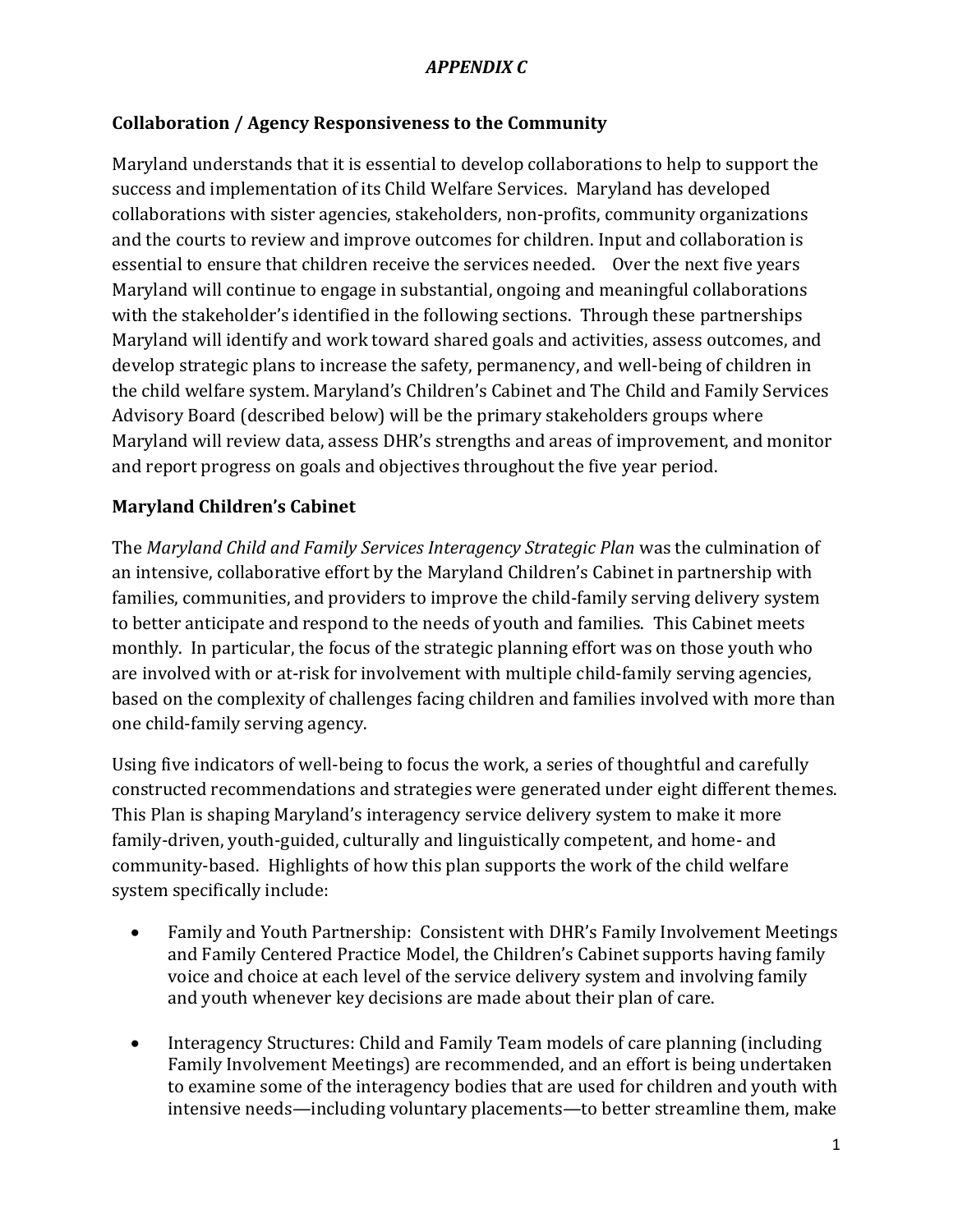them more efficient, and use some of the promising practices and service delivery approaches, such as Wraparound and CMEs for youth and families involved with multiple child-family serving agencies.

- Workforce Development and Training: The Children's Cabinet Agencies are working to identify the workforce core competencies in each of their respective training models to create a set of core competencies for the child-family serving system to include family and youth engagement and partnership, child development, safety and crisis planning, child maltreatment, systems/laws/mandates, accessing special education, family-centered practice models, and cultural competency. This will be particularly beneficial in improving quality and consistency for families who are involved with multiple child-family serving agencies.
- Information-Sharing: In conjunction with the information-sharing workgroup that is a priority of the O'Malley-Brown Administration, the information-sharing recommendations that came out of the Interagency Plan will assist in identifying and removing barriers to data-sharing that could improve service delivery, assist with resource development, or address systemic problems across agencies
- Improving Access to Opportunities and Care: Efforts to streamline access to care, to make access available in-person, telephonically, and over the internet, and to make sure that families do not have to "tell their story" time and again are all supportive of DHR's initiatives to improve access to care and have a Family Centered Practice Model.
- Continuum of Opportunities, Supports, and Care: Recommendations related to the availability of high quality family foster homes are consistent with DHR's Place Matters Initiative. Recommendations concerning EBPs and promising practices, as addressed above, bolster DHR's work to have data-driven decision-making and access to EBPs and promising practices.
- Financing: The Interagency Plan promotes the use of flexible funding and the CME model to support individualized plans of care. Through its Community Resource Specialists under the CME RFP, DHR is supporting the Family Involvement Meetings along with a more flexible model that is responsive to the individual strengths and needs presented by each child and family.
- Education: The work of DHR to create an Education Resource Manual for youth in out-of-home care in partnership with MSDE is highlighted in this section of the plan, along with the work that DHR has embarked upon with MSDE to support youth to remain in their home school system.

The Interagency Strategic Plan is a dynamic document, being implemented currently by the Children's Cabinet as a whole and individually. It reflects not only the goals, priorities and initiatives of the Children's Cabinet, but also those of the individual member Agencies,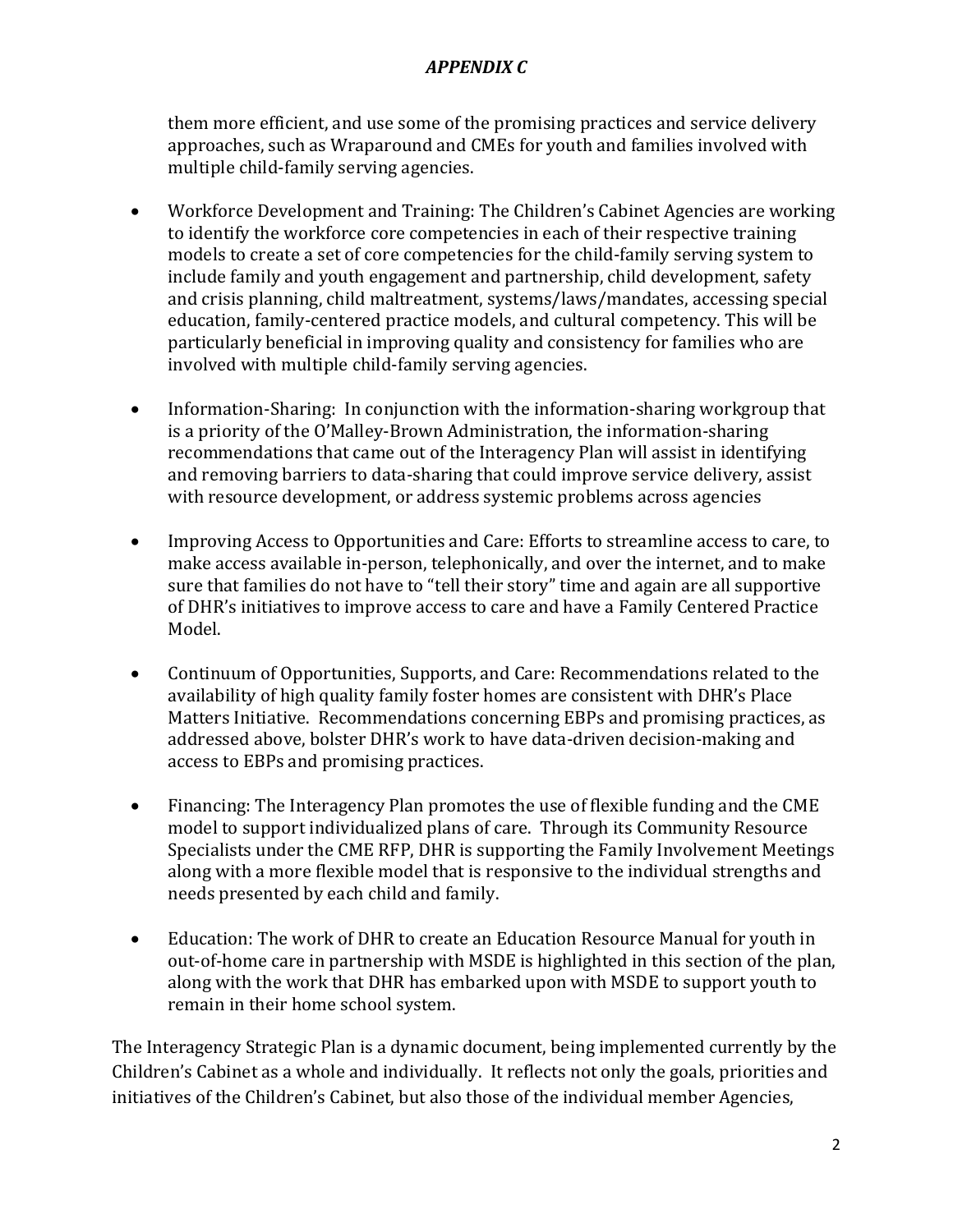including DHR. The Interagency Strategic Plan will be updated by the Children's Cabinet during SFY15.

SSA also participates on several standing Councils and Committees to ensure that stakeholders and courts are able to collaborate on goals and outcomes for children and to develop strategic plans for improvement. These Councils and Committees meet regularly to review the outcomes for children, assess services that are available and needed and to assist when needed in planning.

# **The Child and Family Services Advisory Board**

The Child and Family Services Advisory Board formed in 2012. The membership consists of members from Casey Family Services, Provider Advisory Council, Maryland Department of Juvenile Services, The Family Tree of Maryland, Institute for Family Centered Services, Foster Care Court Improvement Project, Maryland Association of Social Services Directors, Casey Family Programs, University of Maryland School of Medicine, Maryland Foster Parent Association, Governor's Office for Children, Citizens Review Board for Children, Maryland State Department of Education, Department of Health and Mental Hygiene, Advocacy of Children and Youth, University of Maryland School of Social Work, Maryland Family Network, Local Departments of Social Services (LDSS) representatives from Anne Arundel, Frederick, and Wicomico counties, and Baltimore City and Social Services Administration's program managers. The Board meets bi-annually during the year to provide input for services, strategic planning, and assessing outcomes.

The Board provides input for:

- The Annual Progress and Services Review Plan, the progress made and the challenges ahead
- The Five-Year Child and Family Services Plan
- Strategies for programs

In 2013, the Board and invited guests participated in a meeting to review the IV-E Waiver Application process. The guests included providers, local management board members, sister state agencies, University of Maryland School of Medicine, and other DHR central and local staff. The participants provided input for the:

- Keys for successfully implementing a child welfare system that focuses on child well-being
- Interventions the State should consider for preventing children at risk
- Record evidence –based practices and promising practices throughout Maryland and nationwide
- Interventions the State should consider for post-permanency services
- Other types of services the State should consider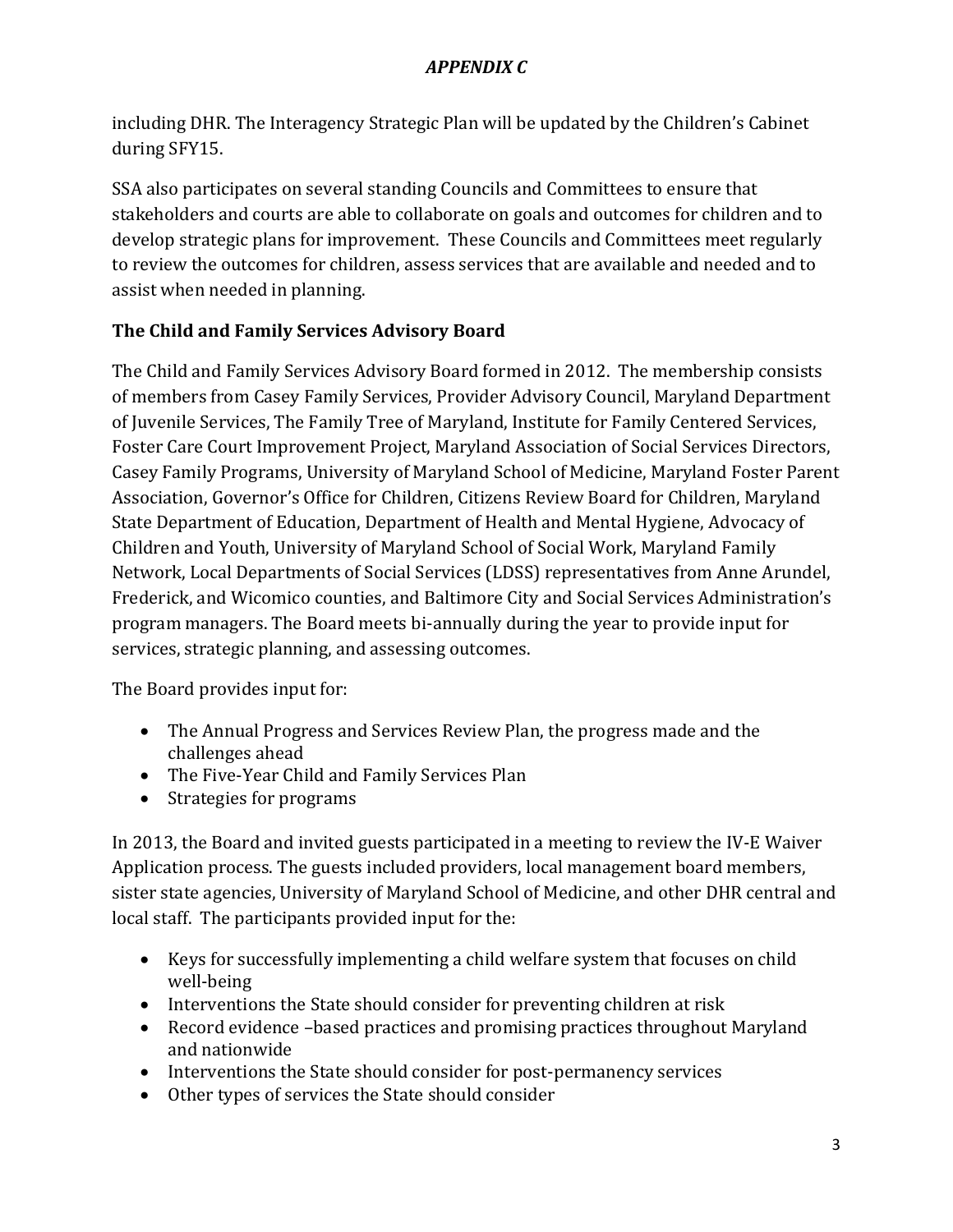- Upcoming changes and progress in Maryland in regards to psychotropic medications
- Services offered to the 0-5 years-old population in Maryland.

The participants recommended several keys to successfully implementing a child welfare system that focuses on child well-being:

- Collaboration / sharing of information and data
- Focus on family well-being
- Very strong local system of care that is resourced adequately
- Should be for all families and communities with the understanding that one size does not fit / fix all
- All child services agencies to share responsibilities and commit to creative thinking to blend funding and incentivize providers to re-tool to deliver evidence based and trauma informed services that individualize plans of care
- To agree on a definition of well-being and how to measure it
- Non-traditional services for families; getting families what they need (often economic security type services)
- Public relations campaign to change the image of child welfare.

Recommended interventions for the State to consider:

- One size does not fit all
- Treatment needs to be informed by assessment (data)
- Family work should be done through trauma-informed lens
- Prioritize Evidence Based Practices that are family focused and target the needs individual trauma – of our youth across the age continuum (using data) services
- Community empowerment model that leverages professionals and their services
- All systems touching families need to take a trauma informed approach to help identify triggers early
- Strong local partnerships with pathways for information sharing

Recommended interventions for the State to consider for post-permanency services:

- After care services
- One size does not fit all
- Treatment needs to be informed by assessment (data)
- View post permanency services as the same as preventive services
- Separate reunification from adoption and guardianship recidivism and therapy, identify EBP or Evidence Informed Practice such as CASE's – use data and outcomes
- Take the stigma out of asking for help by making ongoing support available
- Support a wraparound model that is robust, has a broad system of providers, who can respond timely (look at New Jersey)
- Families need post-permanency services
- Develop and make available a resource list websites, resources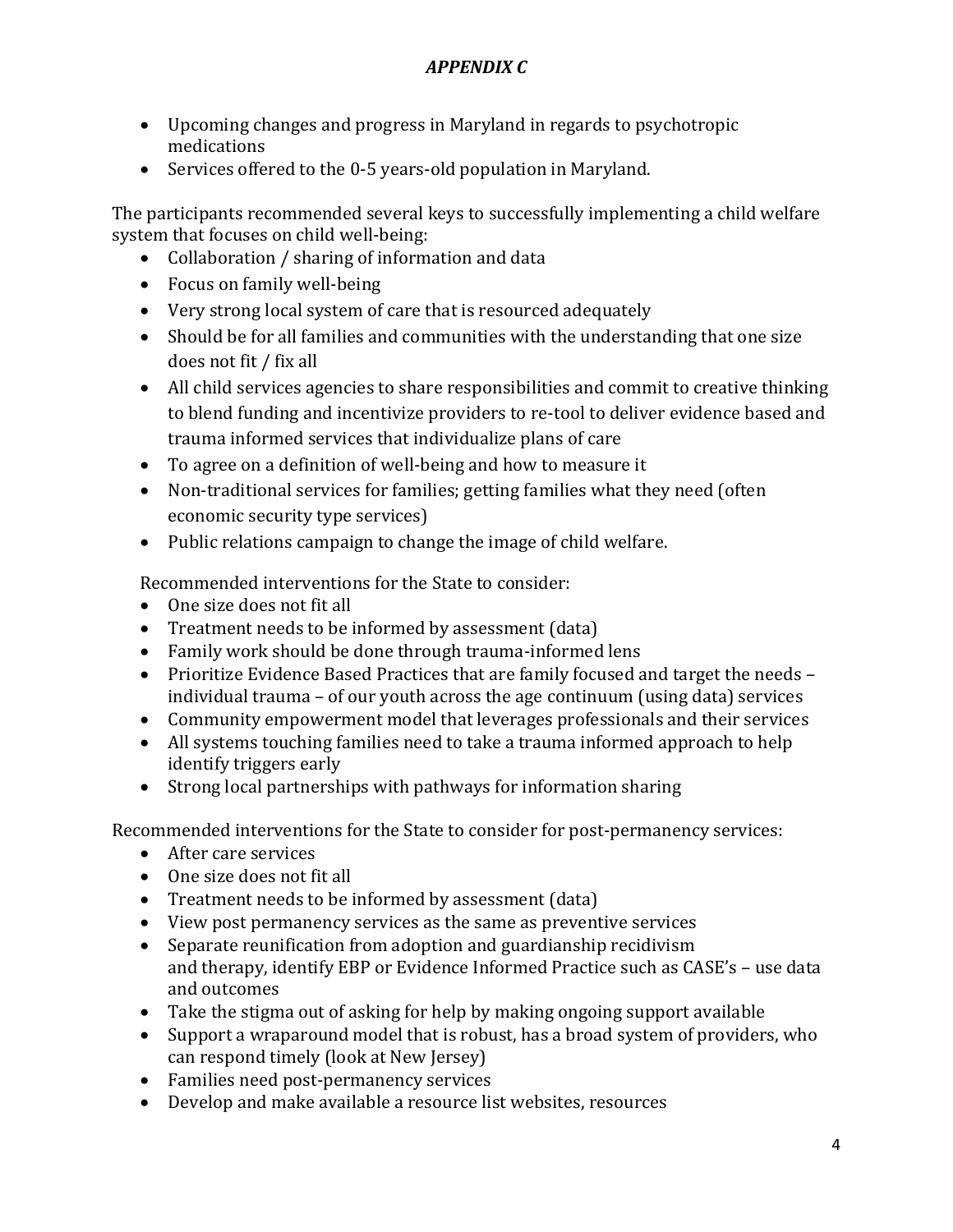SSA considered the recommendations during the Title IV-E waiver process and as input for the development of the Child and Family Services Plan for 2015-2019.

The Board also provided direct input to the 2014-2019 Five-Year Child and Family Services Plan during a regularly scheduled meeting. Recommendations were made to improve outcomes for children as well as data and concerns to review in the next five years.

SSA plans to continue to ask the Advisory Board for input on the progress made on children's issues. The Board has been an invaluable partner in exchanging ideas and informing the State of practices state- and nationwide.

# **Collaboration with Courts**

Maryland has a strong partnership with the Foster Care Court Improvement Project (FCCIP). The SSA Executive Director sits as an active member of the FCCIP Implementation Committee. This is the venue by which input is also sought on planning activities. The Executive Director uses this forum to receive input from the FCCIP on the IV-E State Plan and to share the results and impact of the Title IV-E Federal Review and the annual Single Audit. FCCIP participated in an intense effort to address the concerns of the last Title IV-E Federal Review with members of the Judiciary statewide through regional trainings, site visits, and the work of its Permanency Planning Liaisons (PPLs). FCCIP was also a valuable contributor to the development of the CFSR PIP and the Child and Family Services Plan, as the state developed strategies to overcome barriers to permanency. They were members of the workgroup which developed the Permanency strategies in the CFSR PIP.

The FCCIP staff was involved in the implementation of the PIP. DHR consulted with them regarding changes to the concurrent permanency planning policy. As a result of this consultation a questionnaire was developed for the local departments regarding their current practice to include how the courts are implementing concurrent permanency practice. In addition, small groups of local staff and FCCIP staff and a separate group of judges and masters were established to develop the key components for the revised concurrent permanency policy. The feedback from these sessions was incorporated into the revised policy.

The Department collaborated with the Foster Care Court Improvement Project to conduct outreach to improve the execution of Family Involvement Meetings (FIM) with particular emphasis on improving permanency outcomes and engaging youth.

Representatives of the Court also participate on councils and stakeholder groups, such as the Child and Family Services Advisory Board, the Alternative Response Council to provide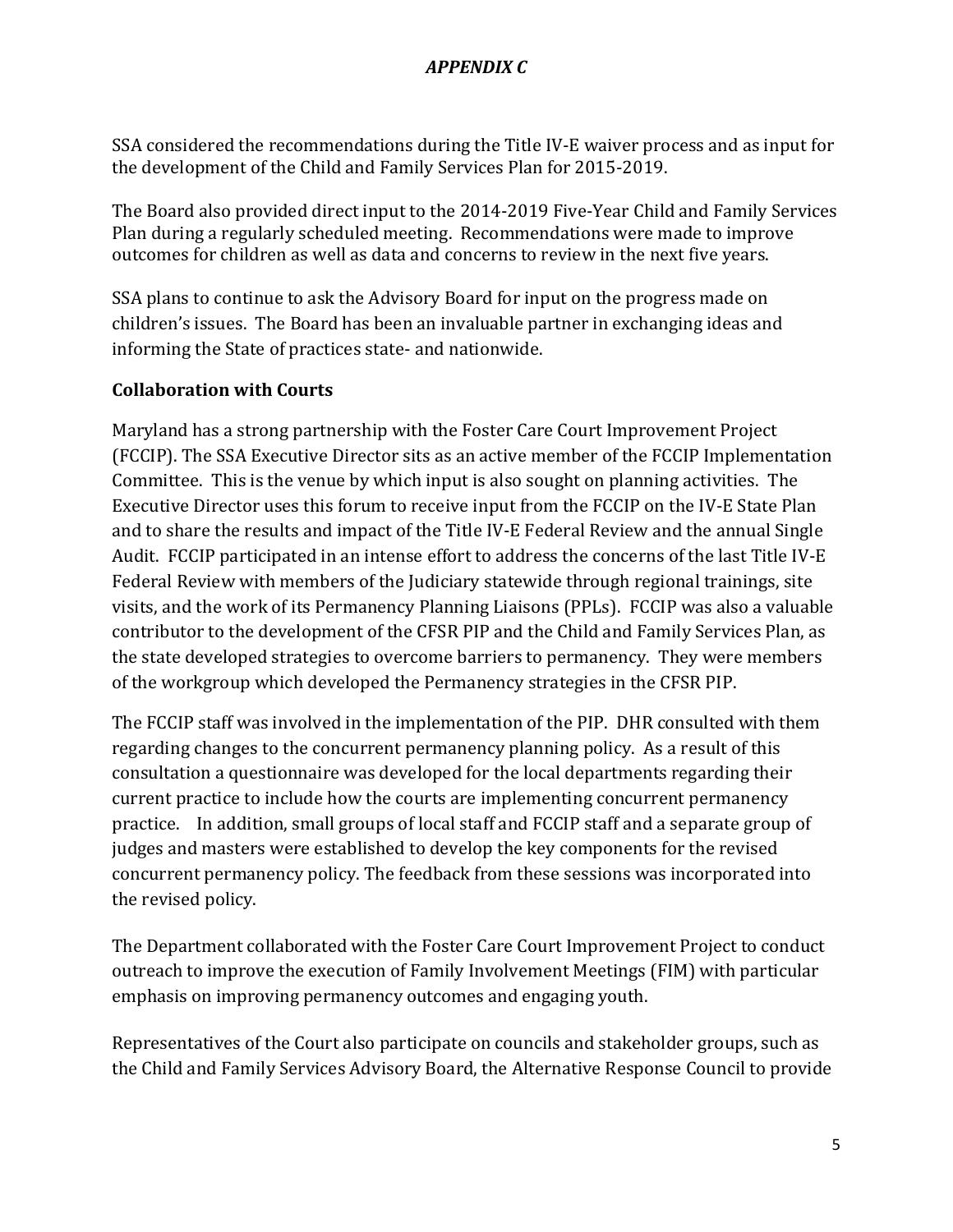input for establishing measures and improving outcomes for children in the State of Maryland.

# **Citizen's Review Board –Adoption, Reunification and Another Planned Permanent Living Arrangement (APPLA) Reviews**

The work of the Citizen's Review Board for Children (CRBC) is an important step to ensuring local departments are working towards permanency for Maryland's children. In accordance with an agreement reached between the Department of Human Resources (DHR) and the CRBC State Board, CRBC reviews cases of youth with a permanency plan of Adoption, Reunification or Another Planned Permanent Living Arrangement (APPLA) who met the criteria set out below. This focus allows CRBC to review these vulnerable and often overlooked populations. The CRBC submits individual case review reports to the local departments, as well as quarterly reports and an annual report to the Department regarding data from the reviews. The annual and quarterly reports are utilized by the Department to determine trends for local departments and to inform policy and practice changes. The annual and quarterly reports are made available to the local departments via DHR's intranet.

DHR efforts to address deficiencies identified in FY12 led to significant improvements in the outcomes for the children reviewed by CRBC in FY13. DHR will continue this collaboration with CRBC over the next five years to receive input to improving the outcomes for children.

# **Providers Advisory Council**

Maryland Department of Human Resources (DHR) understands the significant role of its providers in serving children and families in the child welfare system. As such, DHR formed a Providers Advisory Council (PAC). The role of the PAC is to advise and make recommendations to the DHR Secretary regarding pertinent and critical child welfare issues.

The PAC includes both Residential Child Care (RCC) Agencies and Child Placement Agencies (CPA) representatives and is co-chaired by the Social Services Administration (SSA) and the Office of Licensing and Monitoring (OLM). The PAC meets on a bi-monthly, or more often if necessary, with the Executive Directors of SSA and OLM. The Council will continue to provide consultation to DHR in matters pertaining to services to children, policy relating to payment services, health, safety and well-being.

# **Maryland Family Network**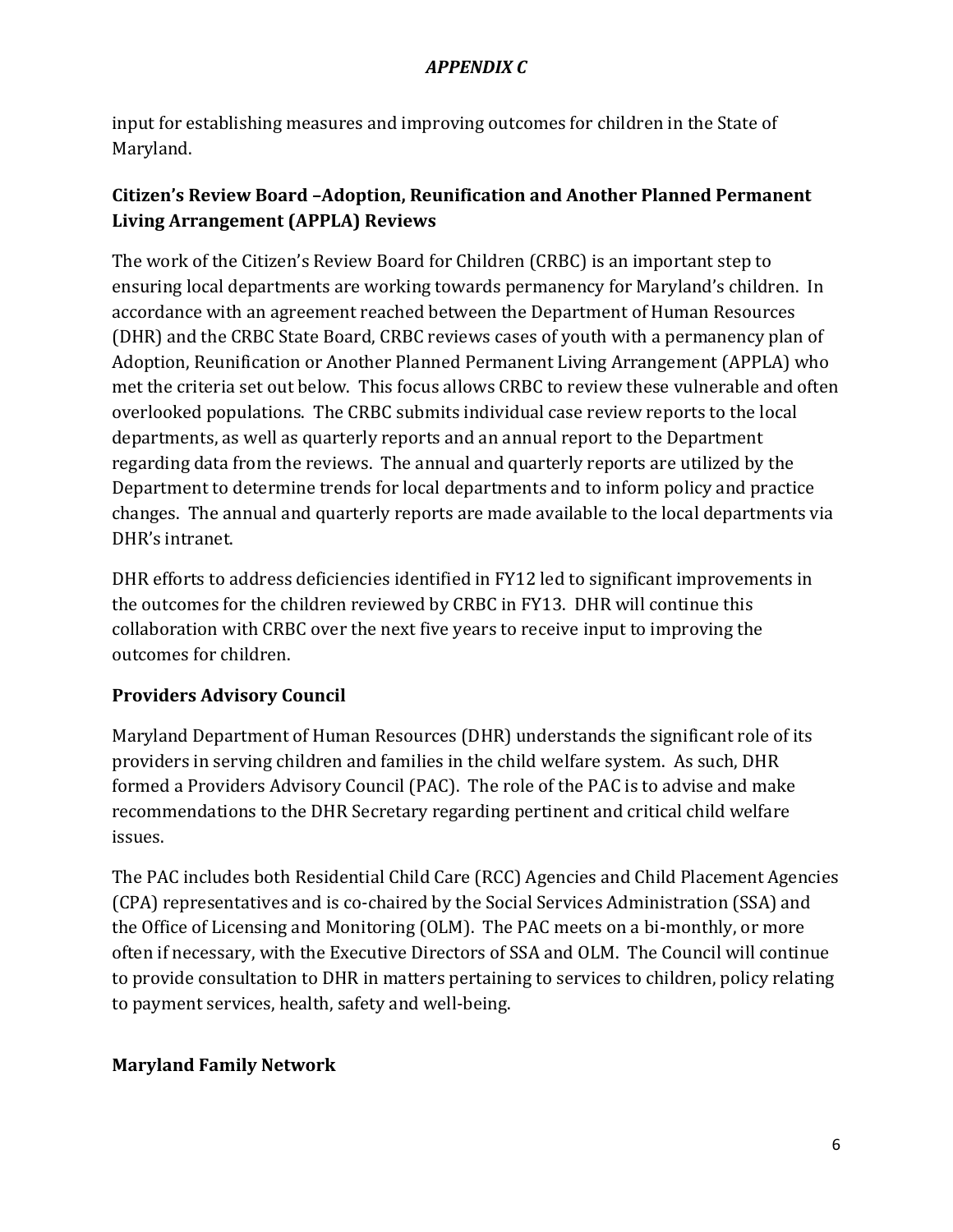Maryland Family Network (MFN), an independent non-profit organization is Maryland's lead agency for the Community-Based Child Abuse and Prevention (CBCAP) program. MFN is governed by a Board of Directors who, in matters related to the establishment and operation of the family support network, solicits input and feedback from parents and providers of the Family Support Center network and Early Head Start Policy Council. A parent and a representative of a local program are members of the Board. Via contracts, it acts as a fiscal and management intermediary between funders, most notably the State, and community-based providers. It provides fiscal support, grants management, technical assistance, training, and quality assurance to child abuse prevention programs throughout the State, known as Family Support Centers. MFN acts as liaison, partner and advocate with state agencies through participation on such decision-making state-sponsored bodies as the State Council on Child Abuse and Neglect (SCCAN), the State Advisory Council for Early Childhood Education and Care; the Department of Human Resources (DHR) Alternative Response Practice Workgroup, the Head Start State Collaboration Project; and the State Interagency Coordinating Council for Individuals with Disabilities Education Act (IDEA) Part C.

**Maryland Resource Parent Association (MRPA):** Legally known as Maryland Foster Parent Association (MFPA)

The MRPA partners with the State to serve, support, and educate Maryland's resource parents. A Resource Parent Ombudsman also is on the staff of the Secretary of the Department of Human Resources to work closely with MRPA and share identified issues and concerns with the Social Services Administration. An advertised telephone line is maintained and answered by MRPA members, which provides information for potential and current resource parents. MRPA also responds to general inquires from its web presence.

MRPA supports the development of local Resource Parent Associations and coordinates training opportunities and recognition events for its members. It serves as the liaison to the Social Services Administration to advocate for the rights and concerns of resource families and ensure responsiveness to resource family needs. To facilitate collaboration, the Ombudsman and a Department liaison attend and participate in MRPA Board of Directors meetings as well as MRPA activities to enlist the Association's input and support for the department's child welfare initiatives. As a result of the organizations' collective efforts, resource families are encouraged, supported and trained in providing safety, wellbeing, and permanence to children in out of home care.

MRPA will continue its partnership with the State of Maryland to serve and educate Maryland's resource parents. Having obtained tax exempt status as a 501(c) 3 non-profit organization, MRPA will continue to provide guidance and financial support to local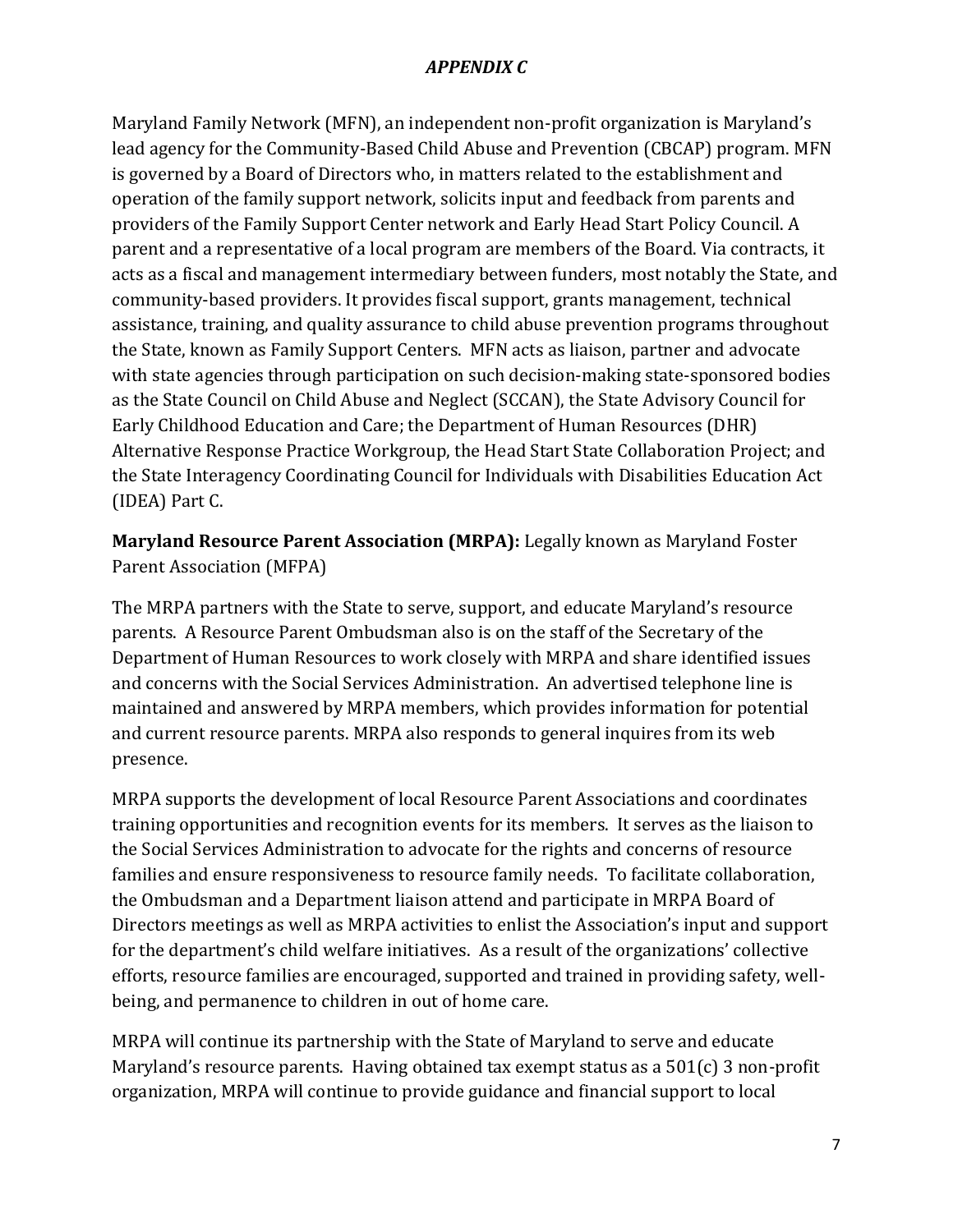jurisdiction foster parent associations to maintain State incorporation status and achieve federal tax-exempt status. This will enable local associations to apply for grants to expand outreach to recruit and meet the service needs of local resource families.

MRPA will continue to offer education and training for Maryland resource parents in different geographical sections of the State.

# **Black Administrators in Child Welfare (BACW)**

In 2013, the Department of Human Resources partnered with the Black Administrators in Child Welfare (BACW), the Council on Accreditation (COA) and Howard University's School of Social Work on a pilot project and research study funded by the Kellogg Foundation. The pilot project focused on strategies to reduce the overrepresentation of African American children in the foster care system by integrating the standards of accreditation from the to participate in the Racial Equity Strategy and Standards Integration Project (RESSIP) with the goal of identifying strategies and actions that could lead to the reduction of the number of children of color in the child welfare system.

Launched in January 2014, the evaluation phase is currently underway. Dr. Ruby Gourdine and Dr. Jacqueline Smith, researchers at Howard University School of Social Work, are conducting interviews of RESSIP participants to produce the evaluative research study, "The Impact of the Racial Equity Strategies and Standards Integration Pilot Project." The study will be complete in the summer of 2014.

#### **Maryland Caregivers Support Coordinating Council**

Established in 2001, the Maryland Caregivers Support Coordinating Council works to identify the needs and challenges faced by informal family caregivers for those across the lifespan, advocating for and empowering through policies that support them, and making recommendations for the coordination of services.

DHR is required to provide staff to the Council, which is legislatively mandated, as well as have two approved members. The Council's 17 members are appointed by the Governor and five (5) members specifically represent children and families via an organization or as a family caregiver of a child with a special need or disability. Over half of the remaining Council members are involved in organizations that serve or provide administrative oversight to both Adults and Family/Children's services. The Council plans to continue to work to identify partnerships with supporting organizations for collaboration, information and resource sharing to reduce boundaries for caregivers.

#### **Developmental Disabilities Administration**

The Department of Human Resources/Social Services Administration (DHR/SSA) and Department of Health and Mental Hygiene/Developmental Disabilities Administration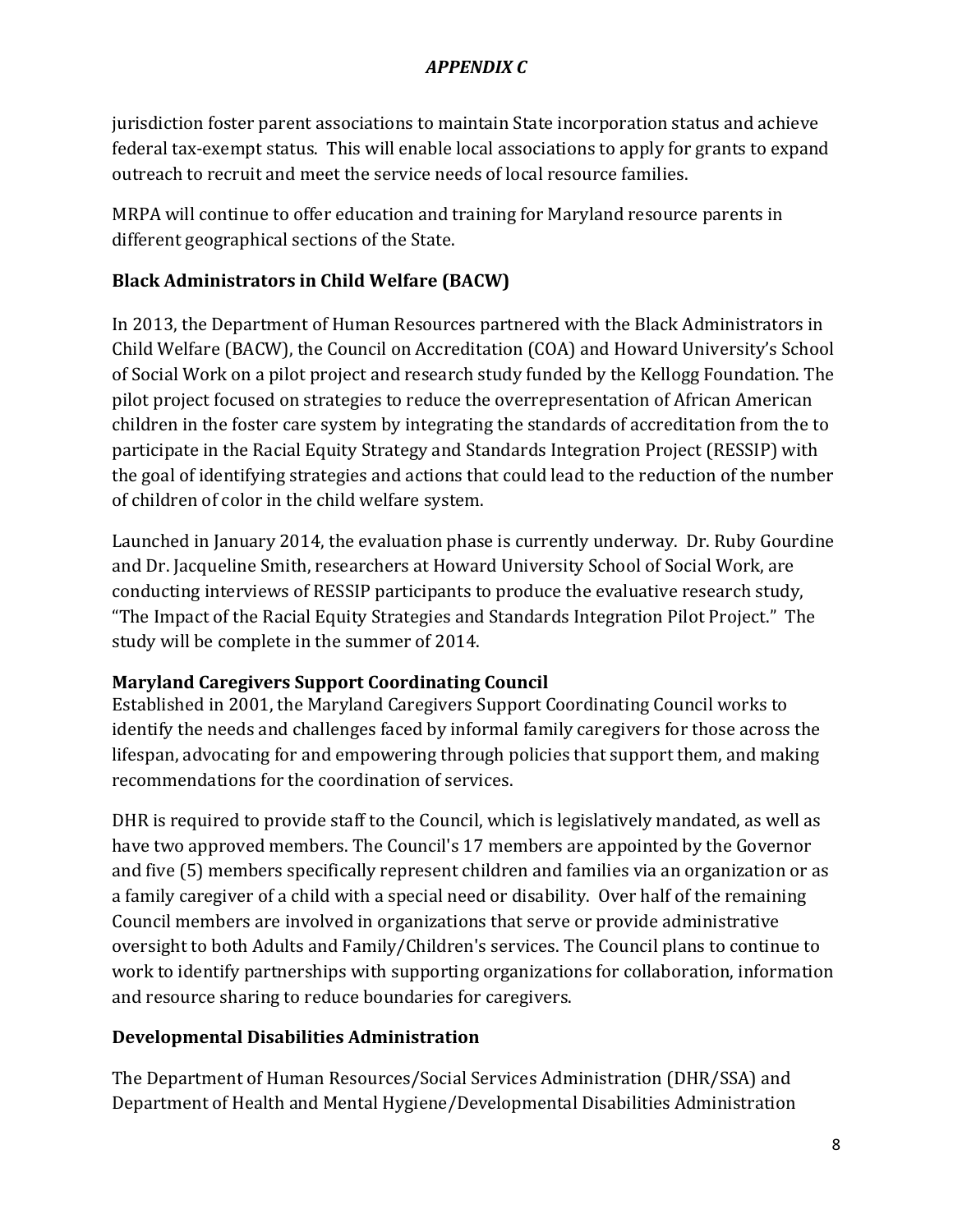(DHMH/DDA) continue to be committed to maximizing the independence for people receiving State services and supports. The Memorandum of Understanding (MOU) entered into by both agencies to improve access to the continuum of resources available to children and vulnerable adults with developmental disabilities, providing appropriate services in a timely and efficient manner continues to be in effect. Both Departments are jointly responsible to communicate and coordinate in order to plan for the best possible services available for immediate and future needs.

#### **Community Forums for Alternative Response**

On May 2, 2012 Governor O'Malley signed into law a bill allowing DHR to implement a child protective services response to allegations of abuse and neglect that neglect that includes both a traditional response and an Alternative Response (AR).

In preparation for the implementation of Alternative Response, the legislation created an Alternative Response Advisory Council. The Council members include representatives from the Department of Health and Mental Hygiene, Maryland State Department of Education, legal counsel for children, local managing boards, America Academy of Pediatrics, Public Defender's Office, Children's Review Board, local departments of social services, State Council for Child abuse and Neglect, the Courts, and Casey Family Programs. The Council had four workgroups: Policy, Practice, Community Partners and Evaluation. Each workgroup had specific charges and deliverables. Each of the workgroups met on a regular basis to complete the necessary work to move forward the planning for the implementation of AR.

#### *Stakeholder Input*

Prior to Implementation for Alternative Response, the State held six community Forums for Alternative Response statewide during January 2013 – January 2104 to gather input from stakeholders on how services might change with the Alternative Response implementation, service gaps in their jurisdiction, and needs of children. Stakeholders included Advocates for children CASA Volunteers, Children Service Providers, Citizens Review Board, Community Centers, Domestic Violence Centers, Faith Community, Family Service Providers, Foster Parents, Health Departments, Law Enforcement, Legal Community, including attorneys for children, parents, DSS and the Courts, Local Departments of Social Services, Local Governments, Local Management Boards, Medical Centers and Clinics, Mental Health, Psychologists and Therapists, Schools, Youth Service Providers. This input provided the base for a jurisdictional implementation plan. For additional details concerning Alternative Response, please refer to the Alternative Response section.